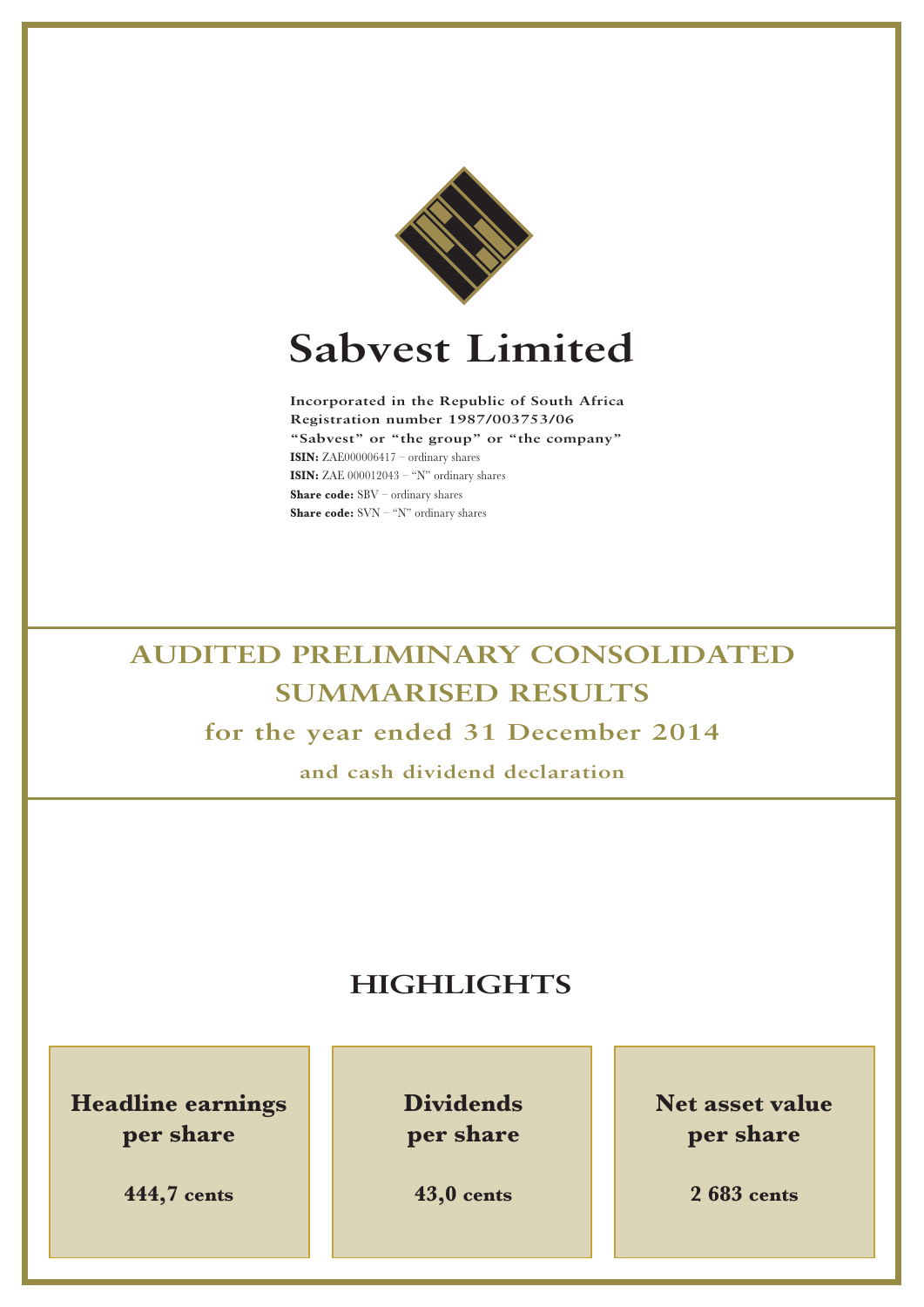# **Consolidated Summarised Statement of Financial Position**

as at 31 December 2014

|                                          | <b>31 Dec</b>  | 31 Dec    |
|------------------------------------------|----------------|-----------|
|                                          | 2014           | 2013      |
|                                          | <b>Audited</b> | Audited   |
|                                          | R'000          | R'000     |
| Non-current assets                       | 1 380 032      | 1 226 403 |
| Property, plant and equipment            | 1529           | 962       |
| Investment holdings                      | 1 378 503      | 1 225 441 |
| Unlisted investments                     | 1 070 973      | 978 000   |
| Listed investments                       | 307 530        | 247 441   |
| <b>Current assets</b>                    | 175 714        | 173 669   |
| Finance advances and receivables         | 11 545         | 14 959    |
| Offshore investment holdings             | 164 018        | 151 107   |
| Share portfolio                          | 99 813         | 88 427    |
| Bond portfolio                           | 40 958         | 50 179    |
| Equity investment                        | 23 247         | 12 501    |
| Cash balances                            | 151            | 7603      |
| Total assets                             | 1 555 746      | 1 400 072 |
| Ordinary shareholders' equity            | 1 233 073      | 1 085 011 |
| Non-current liabilities                  | 237 859        | 175 699   |
| Interest-bearing debt                    | 60 000         |           |
| Deferred tax liabilities                 | 177 859        | 175 699   |
| <b>Current liabilities</b>               | 84 814         | 139 362   |
| Interest-bearing debt                    | 69 040         | 127 555   |
| Current portion of interest-bearing debt |                | 40 000    |
| Offshore portfolio finance               | 64 049         | 66 281    |
| Other interest-bearing debt              | 4 9 9 1        | 21 274    |
| Accounts payable and provisions          | 15 774         | 11807     |
| Total equity and liabilities             | 1 555 746      | 1 400 072 |
| Net asset value per share $-$ cents      | 2683           | 2 358     |
| Number of shares in issue less held in   |                |           |
| share trust/treasury $-000$ 's           | 45 960         | 46 015    |

# **Consolidated Summarised Statement of Cash Flows**

for the year ended 31 December 2014

|                                              | 31 Dec         | 31 Dec   |
|----------------------------------------------|----------------|----------|
|                                              | 2014           | 2013     |
|                                              | <b>Audited</b> | Audited  |
|                                              | R'000          | R'000    |
| Cash generated by operating activities       | 19 713         | 21 040   |
| Cash generated by/(utilised in)              |                |          |
| investing activities                         | 37 102         | (31705)  |
| Cash effects of financing activities *       | 16 378         | 65 445   |
| Cash utilised for the payment of dividends   | (64362)        | (63 508) |
| Change in cash and cash equivalents          | 8 8 3 1        | (8 728)  |
| Cash balances, less current interest-bearing |                |          |
| debt excluding portfolio finance, at         |                |          |
| beginning of year                            | (13671)        | (4 943)  |
| Cash balances, less RSA interest-            |                |          |
| bearing debt, at end of year                 | (4840)         | (13.671) |

### *\* Financing activities comprise movements in long-term debt and portfolio finance.*

# **Consolidated Summarised Statement of Comprehensive Income**

for the year ended 31 December 2014

|                                            | <b>31 Dec</b>  | 31 Dec   |
|--------------------------------------------|----------------|----------|
|                                            | 2014           | 2013     |
|                                            | <b>Audited</b> | Audited  |
|                                            | R'000          | R'000    |
| Gross income from operations               |                |          |
| and investments                            | 246 857        | 360 562  |
| Dividends received                         | 47 114         | 46 617   |
| Interest received                          | 5 4 2 5        | 3473     |
| Income on financial instruments            |                |          |
| and shares                                 | 17972          | 9518     |
| Fees and sundry income                     | 2 4 6 1        | 2 0 6 7  |
| Fair value adjustments to investments      | 173 885        | 298 887  |
| Direct transactional costs                 | (1 066)        | (1939)   |
| Impairments                                | 35             | 57       |
| Interest paid                              | (7328)         | (5101)   |
| Net income before expenses                 |                |          |
| and exceptional items                      | 238 498        | 353 579  |
| Less: Expenditure                          | (31 732)       | (26831)  |
| Operating costs                            | (31 453)       | (26683)  |
| Depreciation                               | (279)          | (148)    |
| Net income before taxation                 | 206 766        | 326 748  |
| Taxation - deferred                        | (2160)         | (46 922) |
| Net income for the year attributable       |                |          |
| to equity shareholders                     | 204 606        | 279 826  |
| Translation of foreign subsidiary          | 9 2 1 1        | 14 833   |
| Total comprehensive income                 |                |          |
| attributable to equity shareholders        | 213 817        | 294 659  |
| Earnings per share – cents $*1$            | 445,0          | 607,9    |
| Dividends per share (proposed after        |                |          |
| interim/year-end) - cents                  | 43,0           | 40,0     |
| Special dividend per share $-$ cents       | 100,0          | 100,0    |
| Weighted average number of shares          |                |          |
| in issue $-000$ 's                         | 45 975         | 46 031   |
| Headline earnings per share $-$ cents $*1$ | 444,7          | 607,9    |
| Reconciliation of headline earnings        |                |          |
| Net income for the year                    | 204 606        | 279 826  |
| Profit on sale of property, plant          |                |          |
| and equipment                              | (170)          | $^{(1)}$ |
| Headline earnings for the year             | 204 436        | 279 825  |

\*1 *There are no diluting instruments.*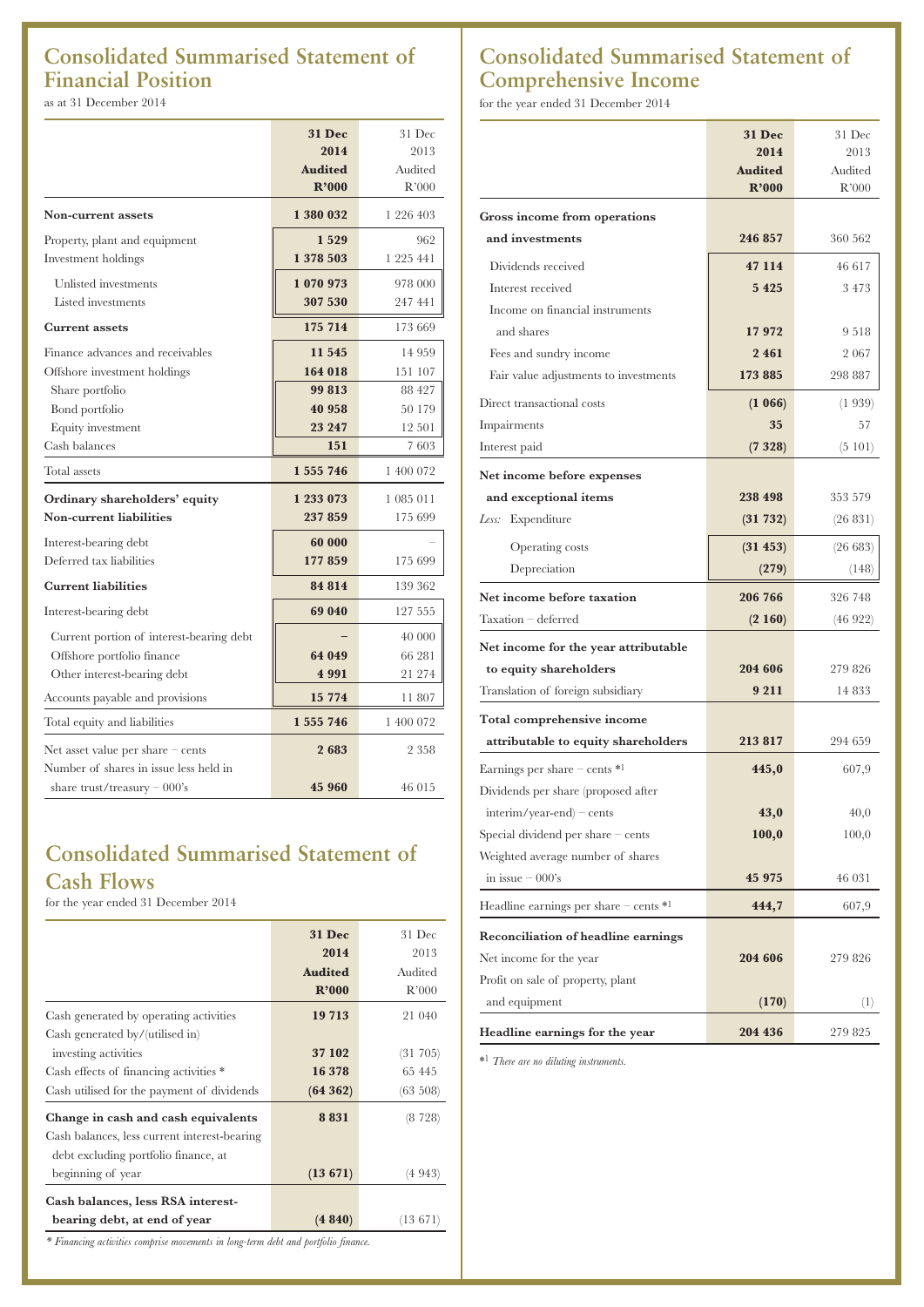# **Consolidated Summarised Statement of Changes in Equity**

# for the year ended 31 December 2014

| Balance as at 31 December 2014              | 856     | 45 748  |                    | 35 397 1 151 072 1 233 073 |           |
|---------------------------------------------|---------|---------|--------------------|----------------------------|-----------|
| Dividends paid                              |         |         |                    | (64362)                    | (64362)   |
| Shares held in share trust - cancelled      | (3)     | (2810)  |                    |                            | (2813)    |
| Shares held in share trust $-$ written back | 3       | 2778    |                    |                            | 2 7 8 1   |
| Shares held in treasury - cancelled         | (8)     | (4771)  |                    |                            | (4779)    |
| Shares held in treasury - written back      | 8       | 3411    |                    |                            | 3419      |
| Loss in share trust                         |         |         | (1)                |                            | (1)       |
| Total comprehensive income for the year     |         |         | 9 2 1 1            | 204 606                    | 213817    |
| Balance as at 31 December 2013              | 856     | 47 140  | 26 187             | 1 010 828                  | 1 085 011 |
| Dividends paid                              |         |         |                    | (63 508)                   | (63 508)  |
| Unclaimed dividends - written back          |         |         |                    | 44                         | 44        |
| Shares held in share trust $-$ written back | 3       | 2 7 7 8 |                    |                            | 2 7 8 1   |
| Shares held in share trust                  | (3)     | (2 778) |                    |                            | (2781)    |
| Shares held in treasury - written back      | 7       | 2577    |                    |                            | 2 5 8 4   |
| Shares held in treasury                     | (8)     | (3 411) |                    |                            | (3419)    |
| Loss in share trust                         |         |         | (1)                |                            | (1)       |
| Total comprehensive income for the year     |         |         | 14 833             | 279 826                    | 294 659   |
| <b>Balance as at 1 January 2013</b>         | 857     | 47 974  | 11 355             | 794 466                    | 854 652   |
|                                             | R'000   | R'000   | R'000              | R'000                      | R'000     |
|                                             | capital | premium | reserves           | reserves                   | Total     |
|                                             | Share   | Share   | distri-<br>butable | Distri-<br>butable         |           |
|                                             |         |         | Non-               |                            |           |

#### **Contingent liabilities**

1. The group has rights and obligations in terms of shareholder and purchase and sale agreements relating to its present and former investments.

2. Commitments for the lease of premises are as follows:

| R1 021           |
|------------------|
| R1 113           |
| R <sub>480</sub> |
|                  |

# **Commentary**

# **Profile**

Sabvest is an investment group which has been listed since 1988. Its ordinary and "N" ordinary shares are quoted in the Equity Investment Instruments sector of the JSE Limited.

Sabvest has significant interests in three unlisted industrial groups, long-term holdings in six listed investments and a foreign share and bond portfolio, all accounted for on a fair value basis. In addition, Sabvest makes finance advances, acquires debt instrument portfolios from time to time and undertakes other fee and profit earning activities.

# **Changes in investment holdings**

During the year Sabvest:

- acquired 23m shares in Torre Industries Limited (Torre) for R50,6m, representing a 7% interest in Torre;
- increased its holding in Sunspray Food Ingredients (Pty) Ltd (Sunspray) from 46% to 48% arising from a share buy-back by the company;
- acquired 53 980 Sabvest "N" ordinary shares for R1,3m;
- increased its investment in Transaction Capital Limited by 1,8m shares to 3,0m shares for  $R13,5m$
- expanded its focus on the cyber security segment of the IT market by increasing its investment in Corero Network Security Plc (Corero) by 4,3m shares to 8,3m shares, representing an 8% interest in Corero, for US\$1,1m and also added new investments in FireEye, Palo Alto Networks and Splunk to its offshore general equity portfolio in an amount of  $1,0m - a$  total investment in the cyber security sector of \$3,2m at cost;
- sold 500 000 shares in Datatec Limited realising R25,6m and reducing its holding to 200 000 shares;
- sold 1 983 758 shares in Metrofile Holdings Limited realising R9,7m and reducing its holding to 20m shares;
- sold 211 884 shares in Net1 UEPS Technologies Inc for R25,5m;
- sold 525 081 shares in Brait SE realising R38m, and reducing its holding to 1 000 000 shares; and
- cancelled all of the Sabvest ordinary and Sabvest "N" ordinary shares held by a subsidiary and by the share trust with the result that there are now 17 076 804 ordinary shares and 28 883 000 "N" ordinary shares in issue and no treasury shares held.

# **Investment holdings**

as at 31 December 2014

|                                     | Economic        | Fair      |
|-------------------------------------|-----------------|-----------|
|                                     | interest        | value     |
|                                     | $^{0}/_{0}$     | R'000     |
| <b>Unlisted investments</b>         |                 |           |
| SA Bias Industries (Pty) Ltd*       | 57,3            |           |
| Set Point Group (Pty) Ltd           | 49,9            |           |
| Sunspray Food Ingredients (Pty) Ltd | 48,0            |           |
|                                     |                 | 1 070 973 |
| * Voting interest 48,5%             |                 |           |
| <b>Listed</b> investments           | Ordinary shares |           |
| Brait S.E.                          | 1 000 000       | 78 700    |
| Datatec Limited                     | 200 000         | 11 140    |
| Metrofile Holdings Limited          | 20 000 000      | 100 000   |
| Torre Industries Limited            | 23 000 000      | 93 840    |
| <b>Transaction Capital Limited</b>  | 3 000 000       | 23 850    |
|                                     |                 | 307 530   |
| Long-term investment holdings       |                 | 1 378 503 |
| Offshore investment holdings        |                 | 164 018   |
| Share portfolio                     |                 | 99813     |
| Bond portfolio                      |                 | 40 958    |
| Corero Network Security Plc         | 8 3 2 0 0 0 0   | 23 247    |
| <b>TOTAL HOLDINGS</b>               |                 | 1 542 521 |

Subsequent to the reporting date:

- agreements entered into in November 2014 became effective in February 2015 resulting in Sabvest's interest in Sunspray reducing from 48% to 22% in a new structure in which Shalamuka Capital, RMB Corvest and management are co-invested with Sabvest. The reduction in interest resulted in a net amount of R48,5m being received by Sabvest in February 2015;
- the board of Set Point Group (Pty) Limited (SPG) received a proposal from Torre to conclude a scheme of arrangement which would result in SPG becoming a wholly owned subsidiary of Torre and SPG shareholders receiving Torre shares in exchange. Sabvest, which owns 49,9% of SPG, has indicated that it will support the proposal. If it is approved Sabvest will receive approximately 37m Torre shares at 500 cents per share (subject to top-up and claw-back mechanisms relating to warranties by SPG and Torre). Accordingly, relative to the carrying value of Sabvest's interest in SPG at the financial year-end, Sabvest will book a gain of R62m at the transaction price (which may reduce or increase depending on the adjustment mechanism); and
- Sabvest increased its investment in Transaction Capital Limited by 2m shares to 5m shares for R16,9m.

# **Financial results**

Sabvest recorded satisfactory results for the 2014 financial year although not at the record levels of the prior financial year. HEPS decreased by 27% to 445 cents per share.

NAV increased by 14% to 2 683 cents per share. This increase would have been 18% if the special dividend of 100 cents per share in 2014 had not been paid.

Income after taxation decreased by 27% to R205m. Although lower than the prior year, the level of dividend income and the fair value adjustments were satisfactory and in line with budgets.

Overheads increased due to provisions for incentive bonuses and LTIPs which were higher in the previous period.

Shareholders' funds increased by 14% to R1,233m.

The group's debt levels remain conservative. Internationally, borrowings amounted to R64m which are directly utilised to fund the foreign portfolio. In South Africa the group increased its medium-term debt to R60m which falls due in 2017 and 2018. Locally, short-term debt was negligible and subsequent to the year-end the group is in a net cash position due to the Sunspray receipt.